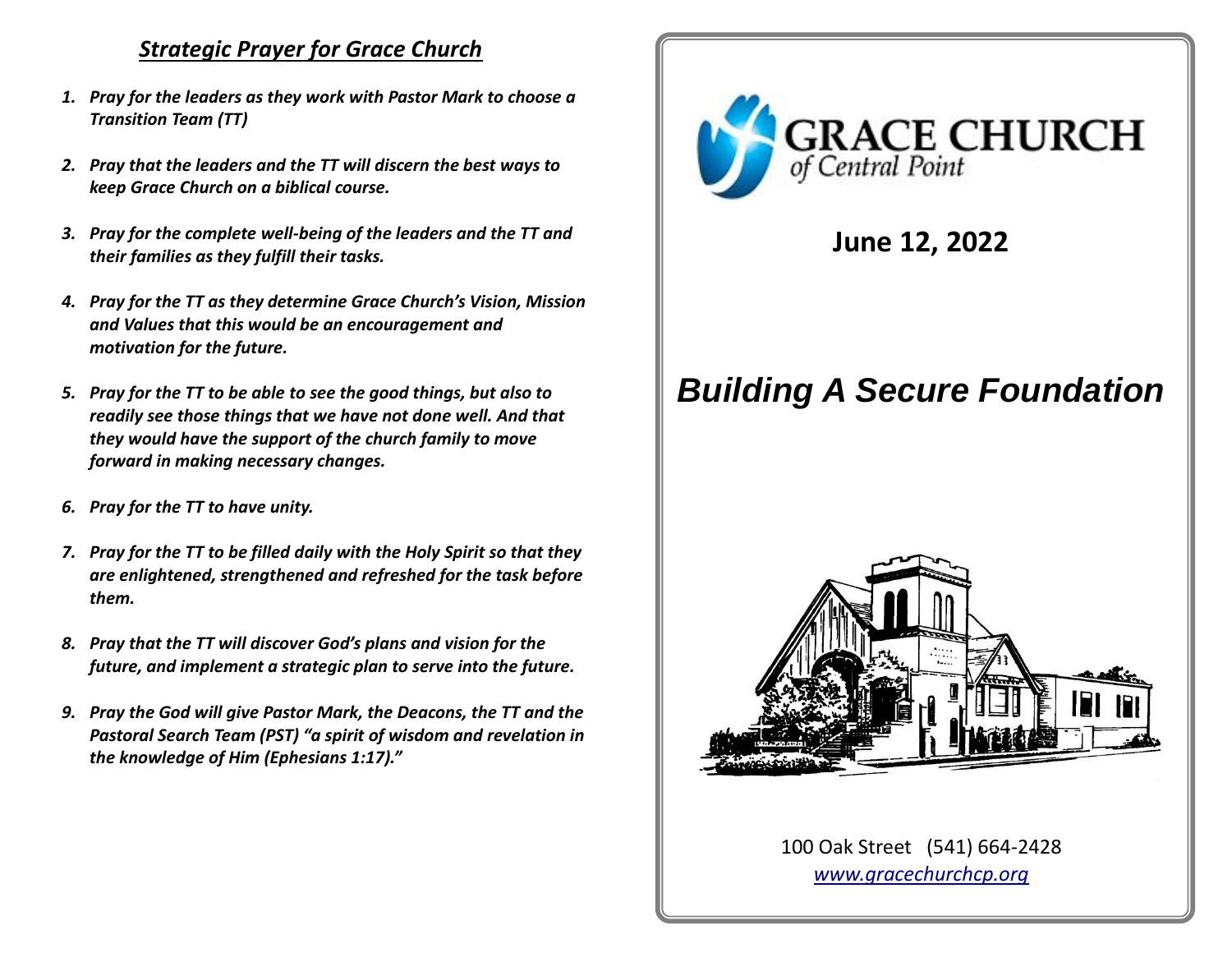### **Welcome to Grace!**

We at Grace Church of Central Point would like to welcome you to our service today! Please join us as we seek to grow in the Lord's grace and knowledge with worshipful music and study in His Word.

## OUR TIME OF WORSHIP

*Please remember to silence your cell phone*

JESUS, NAME ABOVE ALL NAMES

0PENING PRAYER

HOLY IS THE LORD

WELCOME / ANNOUNCEMENTS/OFFERING

**AMEN HALLELUJAH BUILD MY LIFE** 

SCRIPTURE READING

BIND US TOGETHER

MESSAGE – PASTOR MARK PITROFF

CLOSING – THE FAMILY OF GOD

## **In Service to Him**

Interim Pastor – Mark Pitroff Assistant Pastor – Howard Glosser Music Coordination –Roy A Bates Music –Roy A. Bates, Jim Hibbs, Kerry Blackburn, Tamara Fielding Usher – Ron Walch K to  $5^{th}$  & Children's Church – Kim Pence Teens – Jim Hibbs, Roy A Bates Overcomers – Danielle Hvall

# This Week at Grace

#### **Today**

|          | (Worship Service is also live stream on Facebook) |
|----------|---------------------------------------------------|
| Tuesday  | (The Names of God)<br>(Hebrews)                   |
|          |                                                   |
| Thursday | (David Jeremiah Study)                            |

## **Bible Bookmarks for June**

The Bible Bookmarks can help you accomplish this year's goal of reading through the Bible. Each bookmark has a daily reading from the Old and New Testaments, Psalms, and Proverbs. Pick one up off the back counter or on our website.

#### *www.gracechurchcp.org/resources*

Following this reading schedule will allow you to read through the entire Bible in one year, with each day affording a measure of the Old Testament, New Testament, Psalms and Proverbs. Keep the journey going or for the first time in 2022!

#### **Check Out Our Website**

Take advantage of the resources available at www.gracechurchcp.org.